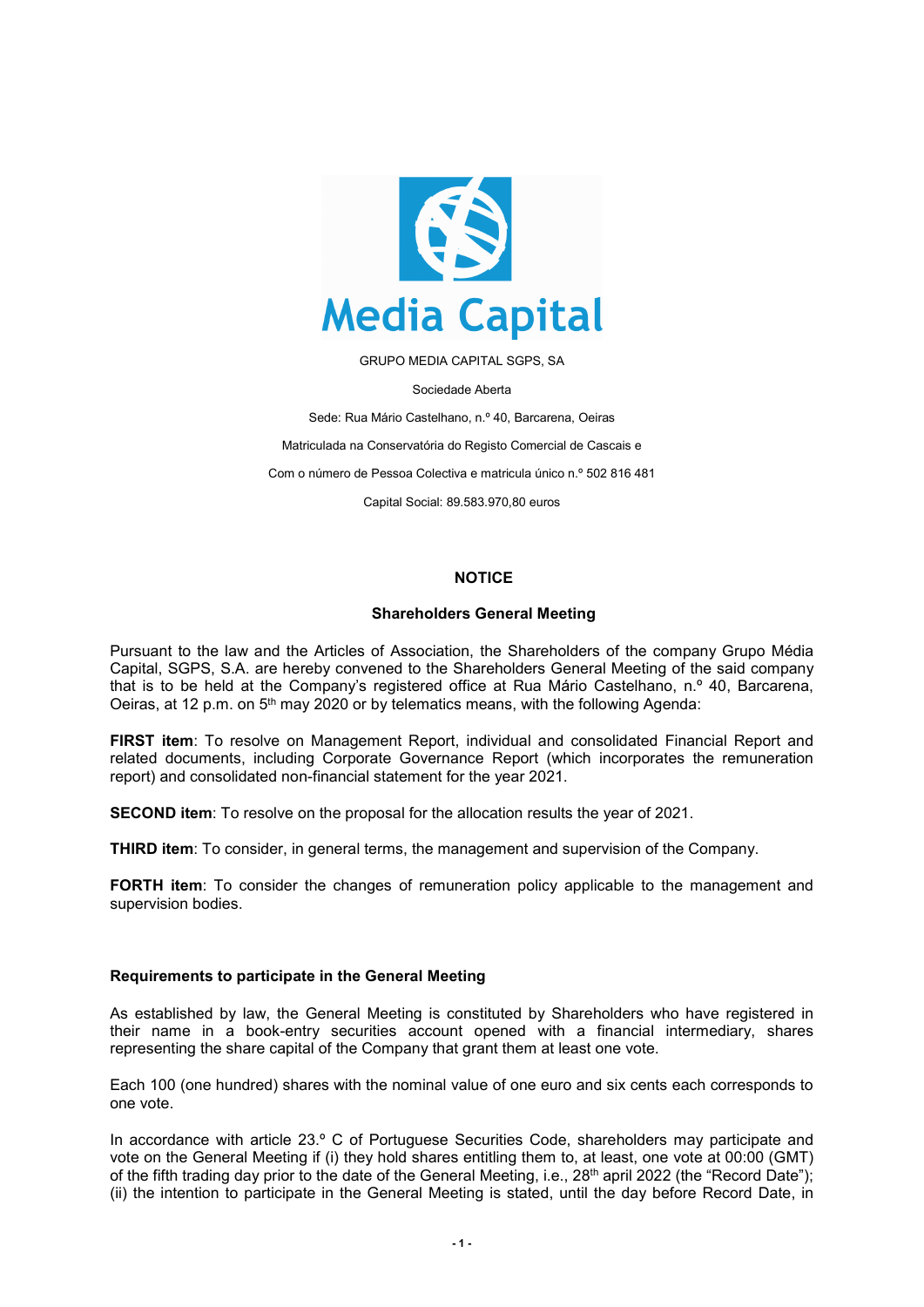writing addressed to the financial intermediary with which have opened the respective account, and (iii) the financial intermediary shall address to the Chairman of the General Meeting by e-mail to [assembleiageral@mediacapital.pt,](mailto:assembleiageral@mediacapital.pt) up to the end of Record Date, information regarding the number of shares registered on the shareholders account with reference to the Record Date.

Shareholders holding less than 100 (one hundred) shares representing the share capital of the Company may attend and participate on the General Meeting in case they group themselves in order to achieve the referred minimum of shares, being represented by one of them.

Proof of title to shares shall be made by sending to the Chairman of the General Meeting, by e-mail assembleiageral@mediacapital.pt, a declaration issued by the financial intermediary responsible for the registration of the shares in accounts, which must state that the shares in question are registered in the relevant account as of Record Date.

In the event of suspension of the general meeting, the Chairman of the General Meeting may request new proof of ownership with the ordinary notice required for the first session, in compliance with the applicable law.

The exercising of voting rights shall not be affected by the transfer of shares at any time after the Record Date, nor shall it be dependent on their block between such date and the date of the General Meeting. Nevertheless, shareholders who having stated their intention to participate in the General Meeting, transfer title to their shares within Record Date until the closing of the General Meeting, shall immediately communicate such fact to the Chairman of the General Meeting and to the Portuguese Securities Commission.

Any shareholder who, as a professional, holds shares in his own name but on behalf of clients, may vote in different directions with his shares, provided that, apart from the statement of intention to participate in the meeting and the financial intermediary declaration, the shareholder submits to the Chairman of the General Meeting, until the end of the day of Record Date, by using sufficient and proportionate means of proof, the identification of each client and the number of shares entitled to vote on such client's behalf, as well as the voting instructions given by each client.

### **Representation**

Shareholders can participate in the General Meeting, in person or by representation, or exercise their voting right by post, provided that they hold, at least one hundred shares.

In accordance with article 13.º of the Company's articles of association, shareholders may be represented by another shareholder or by another person if allowed by imperative law, or, in the case of corporate shareholders, by whomever their legal representative appoints.

Details of the representatives of shareholders at the General Meeting must be delivered to the Company, addressed to the Chairman of the General Meeting, at least ten days prior to the scheduled date of the General Meeting.

Drafts of the powers of attorney are available to the Shareholders on the Company's website [\(www.mediacapital.pt\)](http://www.mediacapital.pt/) and on Company's registered office as from the date of publication of the present notice.

Pursuant to article 23.º of the Portuguese Securities Code, Shareholders may appoint different representatives in relation to shares held in different securities accounts, without prejudice to the principle of unity of vote, enshrined in article 385.º of the Portuguese Companies Code.

### **Participation in the General Meeting by telematic means**

Pursuant to the provisions of paragraph 6 of article 11.º of the the Company's articles of association, the participation of shareholders in the General Meeting may take place by telematic means via videoconference, under the terms that will be disclosed in due course on the Company's website (www. mediacapital.pt).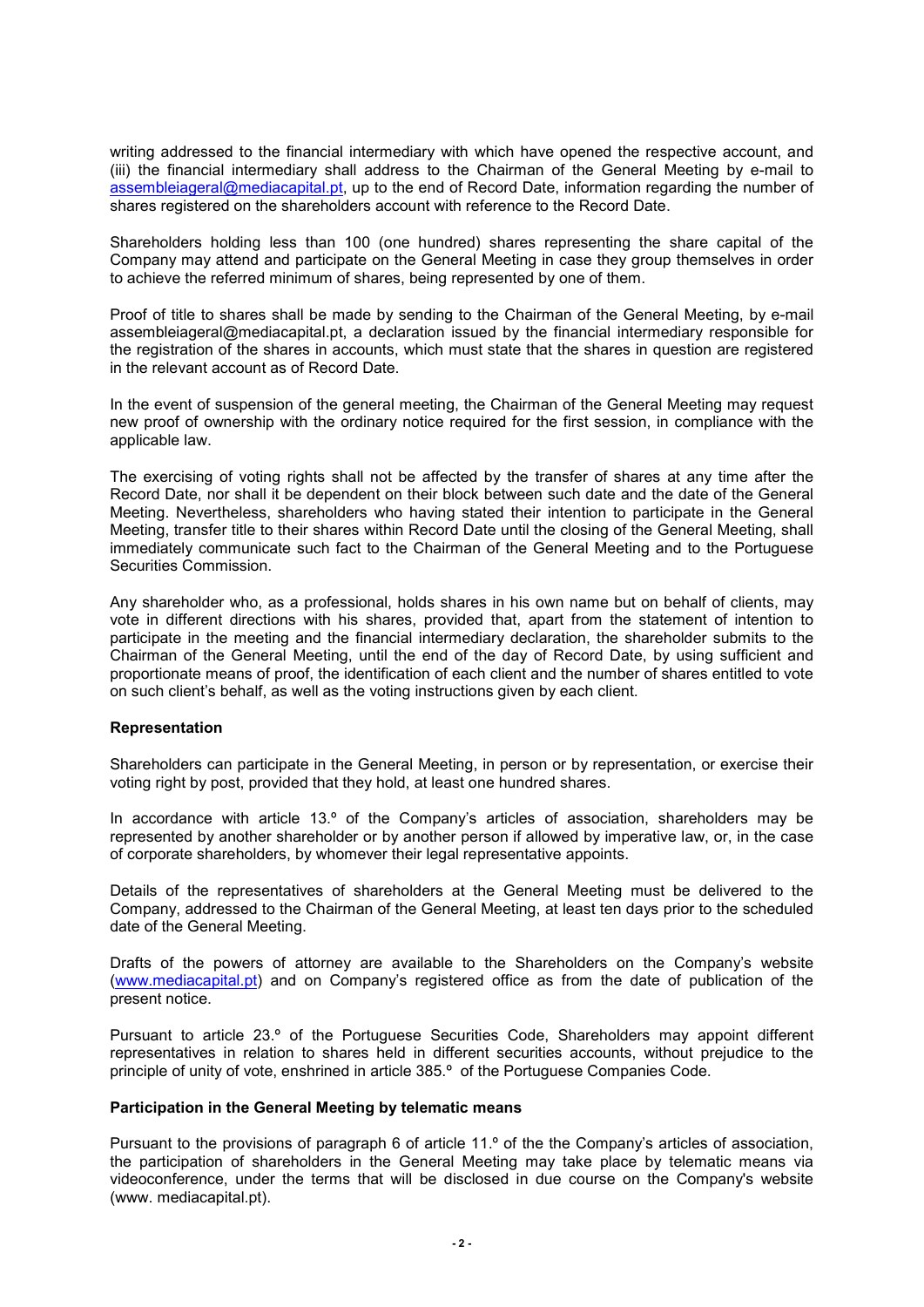In case that a Shareholder wishes to access the General Meeting by telematic means, the Shareholders must indicate this intention, simultaneously with the expression of intention to participate in the General Meeting, to the Chairman of the General Meeting, until the end of the Record Date, to the e-mail address assembleiageral@mediacapital.pt, as well as previously complying with the procedures laid down for the exercise of the right to vote by electronic correspondence below to ensure the authenticity of the voting declarations.

In the communication of intention to participate in the General Meeting addressed to the Chairman of the General Meeting, the shareholder must (i) include the respective email address for receiving communications regarding the General Meeting and (ii) in the case of shareholders who are natural persons, attach copy of the respective identification document. Subsequent to this communication, the shareholder or the shareholder's representative will receive by email the information necessary for their participation in the General Meeting by telematic means.

Under the applicable legal terms, the Company will proceed with the registration of the content of the communications and of the respective intervening parties, in accordance with the provisions of article 377º no. 6, subparagraph b) of the Portuguese Companies Code.

The participation of the shareholder or shareholder's representative in the General Meeting by telematic means is allowed even in case that postal vote has not been exercised.

## **Postal vote**

The postal or electronic voting must be exercised using the voting declarations that will be made available for this purpose on the Company's website [\(www.mediacapital.pt\)](http://www.mediacapital.pt/) and on Company's registered office as from the date of publication of the present notice.

The said declarations, once completed and signed, must be:

- (i) enclosed in an envelope and sent to the attention of the Chairman of the General Meeting, to Company's registered office at Rua Mário Castelhano, no. 40, 2734-502 BARCARENA, and accompanied by a photocopy of the signatory's Identity Card and/or evidence of the respective representation powers. The postal vote must be delivered to the Company in hand or received, at least three business days prior to the scheduled date for the General Meeting, or
- (ii) . in case of electronic voting, addressed to the attention of the Chairman of the General Meeting, by e-mail to [assembleiageral@mediacapital.pt,](mailto:assembleiageral@mediacapital.pt) and accompanied by a photocopy of the signatory's Identity Card and/or evidence of the respective representation powers. The electronic vote must be received by the Company at least three business days prior to the scheduled date for the General Meeting

The Chairman of the General Meeting, if in doubt as to the authenticity of the signatures, may request their certification by a notary.

In case of participation of the shareholder, or its representative, in the General Meeting, the postal or electronic voting issued will be considered revoked.

The postal vote shall be confidential until the voting moment and shall be regarded as a valid negative vote in relation to motions submitted to the meeting subsequently to the casting of the vote in question.

### **Right to Information**

Any shareholder may, during the course of the General Meeting, request true, detailed and clear information so as to enable the shareholder to form a grounded opinion on the item(s) on the Agenda.